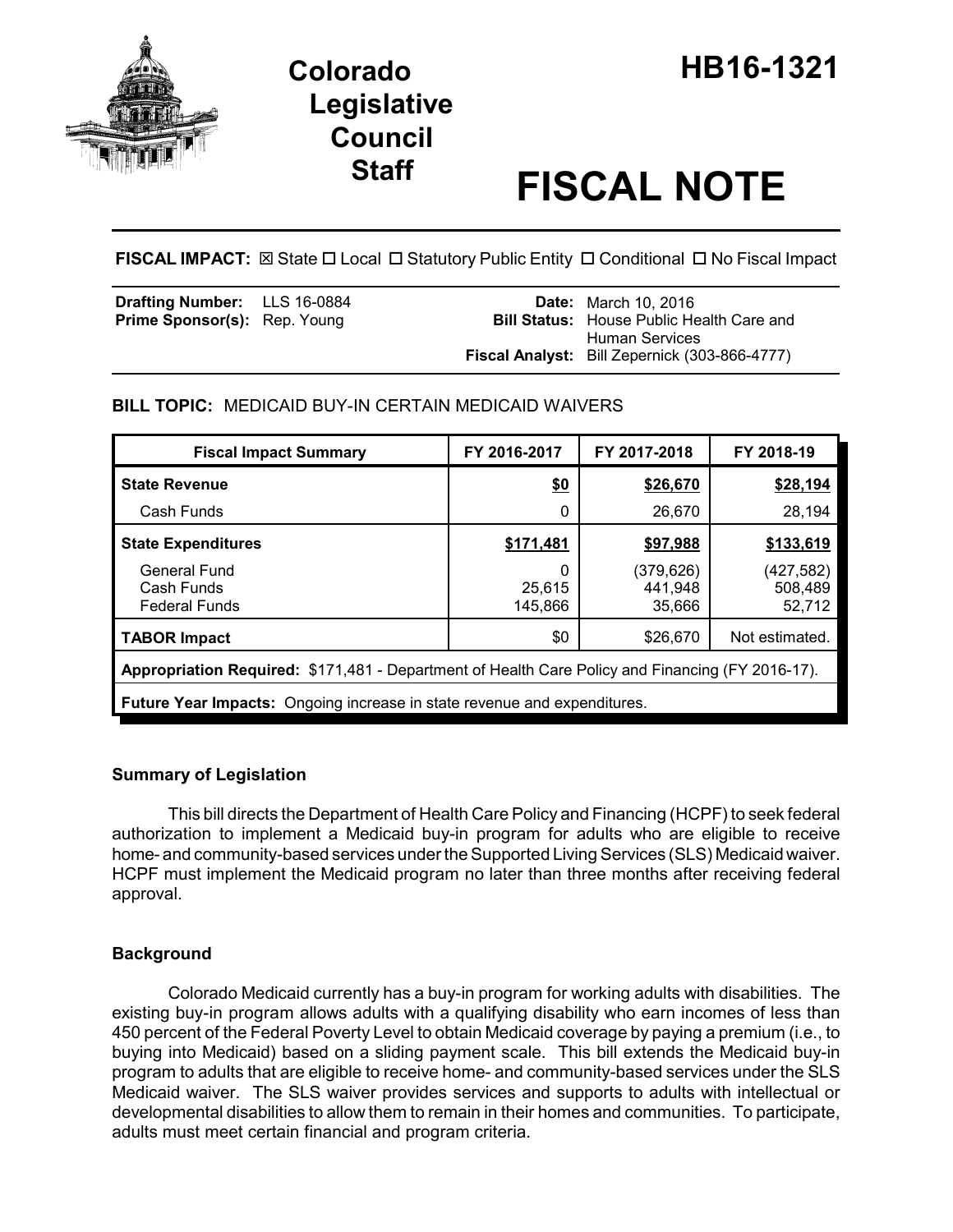March 10, 2016

## **Assumptions**

Based on data for the existing Medicaid buy-in program, this fiscal note assumes the following for the new SLS waiver Medicaid buy-in program created by the bill:

- 35 clients will participate in the new Medicaid buy-in program in FY 2017-18 and 37 clients will participate in FY 2018-19;
- of the participating clients, 4 clients in FY 2017-18 and 5 clients in FY 2018-19 will be new clients, the remainder (31 in FY 2016-17 and 32 in FY 2017-18) will be existing SLS waiver clients that transition from the waiver to the buy-in program;
- the annual cost per client served on the SLS waiver will be \$26,724 in FY 2017-18 and \$26,955 in FY 2018-19;
- the average annual premium paid by buy-in participants will be \$762;
- a 50.01 percent federal match will be available for SLS clients in FY 2017-18 and a 50.00 percent match in FY 2018-19;
- necessary federal approvals will be received by January 1, 2017, and computer system changes will occur by the end of FY 2016-17; and
- the SLS waiver Medicaid Buy-in Program will begin enrolling clients on July 1, 2017.

#### **State Revenue**

The bill increases cash fund revenue to HCPF by \$26,670 in FY 2017-18 and by \$28,194 in FY 2017-18. This revenue is generated from premiums paid by clients participating in the buy-in program based on the participation and premium assumptions listed above.

#### **TABOR Impact**

This bill increases state cash fund revenue from Medicaid premiums, which will increase the amount of money required to be refunded under TABOR. TABOR refunds are paid out of the General Fund.

#### **State Expenditures**

The bill increases net costs in HCPF by **\$171,481 in FY 2016-17, \$97,988 in FY 2017-18, and \$133,619 in FY 2018-19.** First-year costs are for information technology system modifications. Future-year costs represent the costs of new clients that gain Medicaid coverage through the SLS Waiver Medicaid buy-in program. In addition, by shifting existing clients from the regular SLS waiver to the Medicaid buy-in, General Fund costs for this population are reduced and replaced by Hospital Provider Fee Cash Fund and client premiums. These new costs are summarized in Table 1 and discussed below. Table 2 provides a further break down of the fund source changes that result from shifting Medicaid clients from the regular waiver to the Medicaid buy-in.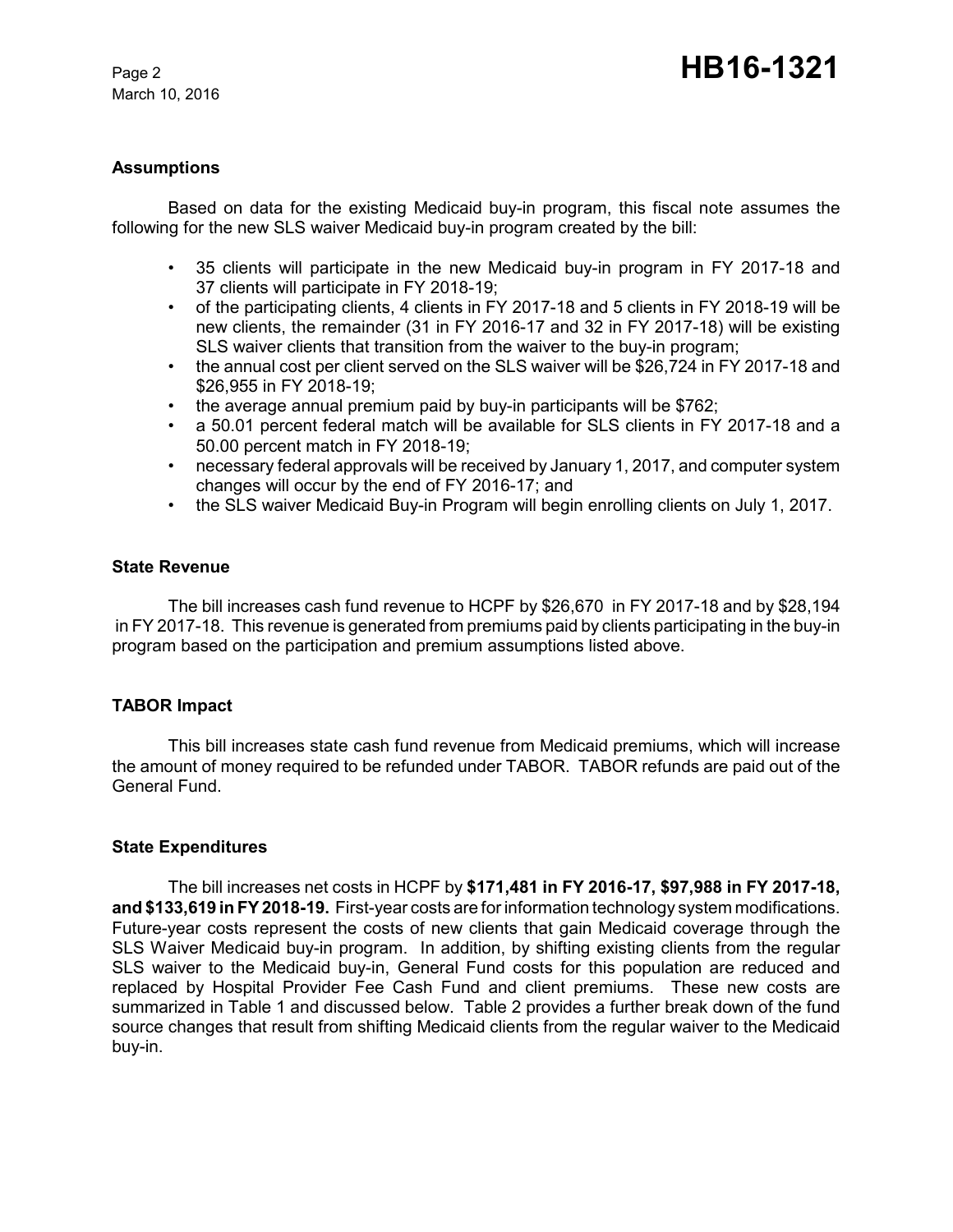| Table 1. Expenditures Under HB 16-1321                                                             |                   |                           |                           |  |  |  |  |  |
|----------------------------------------------------------------------------------------------------|-------------------|---------------------------|---------------------------|--|--|--|--|--|
| <b>Cost Components</b>                                                                             | FY 2016-17        | FY 2017-18                | FY 2018-19                |  |  |  |  |  |
| <b>Information Technology Costs</b>                                                                | \$171,481         | \$0                       | \$0                       |  |  |  |  |  |
| <b>New SLS Waiver Clients</b>                                                                      |                   | 97,988                    | 133,619                   |  |  |  |  |  |
| <b>TOTAL</b>                                                                                       | \$171,481         | \$97,988                  | \$133,619                 |  |  |  |  |  |
| <b>Hospital Provider Fee Cash Fund</b><br><b>Medicaid Buy-in Cash Fund</b><br><b>Federal Funds</b> | 25,615<br>145,866 | 47,460<br>3,049<br>47,479 | 64,905<br>3,809<br>64,905 |  |  |  |  |  |

*Information technology system modifications.* To implement the Medicaid buy-in, modifications to the Colorado Benefits Management System (CBMS) and the Medicaid Management Information System (MMIS) are required at a total one-time cost of \$171,481 in FY 2016-17. For CBMS changes, 412 hours of contract programming is required at a cost of \$137 per hour, resulting in a cost of \$56,444. This work will be managed and paid for through the reappropriation of funds to the Office of Information Technology. For the MMIS, costs are estimated at \$115,037, and this work will be overseen by HCPF directly. For the CBMS changes, a 75 percent federal match is assumed; for the MMIS changes, a 90 percent federal match is assumed, conditional upon advanced federal approval. The remainder is paid from the Hospital Provider Fee Cash Fund.

*New SLS waiver clients using buy-in.* Based on the assumptions listed above, HCPF will have cost of \$97,988 in FY 2017-18 and \$133,619 in FY 2018-19 to serve new clients that enroll in Medicaid once new SLS buy-in option is available. These costs are paid from the Hospital Provider Fee Cash Fund, the Medicaid Buy-in Cash Fund, and federal funds. Costs are prorated in the first year by one month to reflect the lag in new claims being processed and paid.

**Existing SLS waiver clients using buy-in.** While the total costs of serving existing SLS waiver clients will not change once they opt to participate in the buy-in, the funding source for serving these clients will shift. Specifically, General Fund costs are instead paid with Hospital Provider Fee Cash Funds and client premiums. Costs in FY 2017-18 are prorated by one-month to reflect the lag in shifting of payment of claims from the regular SLS waiver to the new Medicaid buy-in. This shift in fund sources is outlined in Table 2. It is assumed these funding sources will be adjusted through the annual budget process as clients begin participating in the buy-in.

| Table 2. Funding Source for Existing SLS Waiver Clients<br>Participating in the Medicaid Buy-in under HB 16-1321 |                        |                                                        |                                                  |                         |                              |  |  |
|------------------------------------------------------------------------------------------------------------------|------------------------|--------------------------------------------------------|--------------------------------------------------|-------------------------|------------------------------|--|--|
|                                                                                                                  | General<br><b>Fund</b> | Hospital<br><b>Provider</b><br>Fee Cash<br><b>Fund</b> | <b>Medicaid</b><br>Buy-in<br>Cash<br><b>Fund</b> | Federal<br><b>Funds</b> | <b>TOTAL</b><br><b>FUNDS</b> |  |  |
| <b>FY 2017-18 - Net Change</b>                                                                                   | (\$379,626)            | \$367,817                                              | \$23,622                                         | (\$11,813)              | \$0                          |  |  |
| <b>Current SLS Waiver Costs</b>                                                                                  | (379, 626)             | 0                                                      | 0                                                | (379, 778)              | (759, 404)                   |  |  |
| Costs under SLS Waiver Buy-in                                                                                    | 0                      | 367,817                                                | 23,622                                           | 367,965                 | 759,404                      |  |  |
| FY 2018-19 - Net Change                                                                                          | (\$427,582)            | \$415,390                                              | \$24,385                                         | (\$12,193)              | \$0                          |  |  |
| <b>Current SLS Waiver Costs</b>                                                                                  | (\$427,582)            | \$0                                                    | \$0                                              | (\$427,583)             | (\$855,165)                  |  |  |
| Costs under SLS Waiver Buy-in                                                                                    | 0                      | 415,390                                                | 24,385                                           | 415,390                 | 855,165                      |  |  |